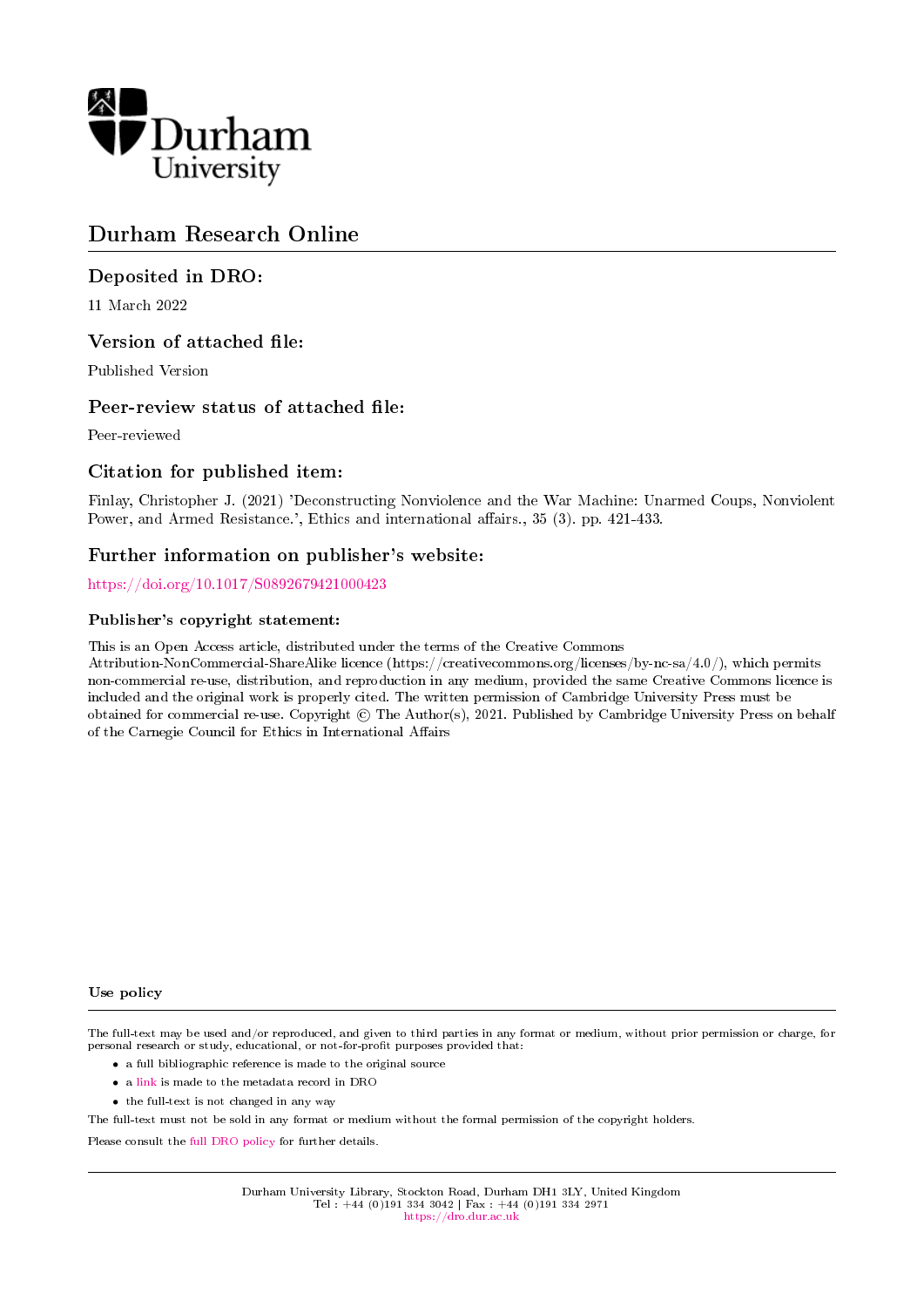# Deconstructing Nonviolence and the War-Machine: Unarmed Coups, Nonviolent Power, and Armed Resistance

Christopher J. Finlay<sup>®</sup>

roponents of civil resistance have long believed that nonviolent methods rival the effectiveness of armed force as means of resistance. Among recent advocates, Erica Chenoweth and Maria Stephan have, perhaps, been the most prominent.<sup>1</sup> Their use of quantitative methods to compare contrasting means of bringing about progressive political change has helped carry forward a powerful tradition found, notably, in the ideas and practices of Mahatma Gandhi, Martin Luther King Jr., and Gene Sharp. In his recent book Ethics, Security, and the War-Machine: The True Cost of the Military, Ned Dobos offers an important extension of this view through a critique of the widespread commitment by states to maintaining established military forces.<sup>2</sup> Building on Sharp's idea of civilian defense systems (CDSs), Dobos argues that nonviolent methods offer a viable substitute for regular armed forces in the face of international aggression. If CDSs are potentially as effective as regular armies trained in the use of violence in defending against external military threats, then he thinks it undermines the common assumption that democratic states need to maintain professional armed forces. In their present form, these forces pose a number of dangers. Their training commonly generates a moral code and culture at odds

Christopher J. Finlay, School of Government and International Affairs, Durham University, Durham, United Kingdom (christopher.j.fi[nlay@durham.ac.uk\)](mailto:christopher.j.finlay@durham.ac.uk).

Ethics & International Affairs, 35, no. 3 (2021), pp. 421-433.

© The Author(s), 2021. Published by Cambridge University Press on behalf of the Carnegie Council for Ethics in International Affairs. This is an Open Access article, distributed under the terms of the Creative Commons Attribution-NonCommercial-ShareAlike licence [\(https://creativecommons.org/licenses/by-nc-sa/](https://creativecommons.org/licenses/by-nc-sa/4.0/)4.0/), which permits non-commercial re-use, distribution, and reproduction in any medium, provided the same Creative Commons licence is included and the original work is properly cited. The written permission of Cambridge University Press must be obtained for commercial re-use.

doi:10.1017/S0892679421000423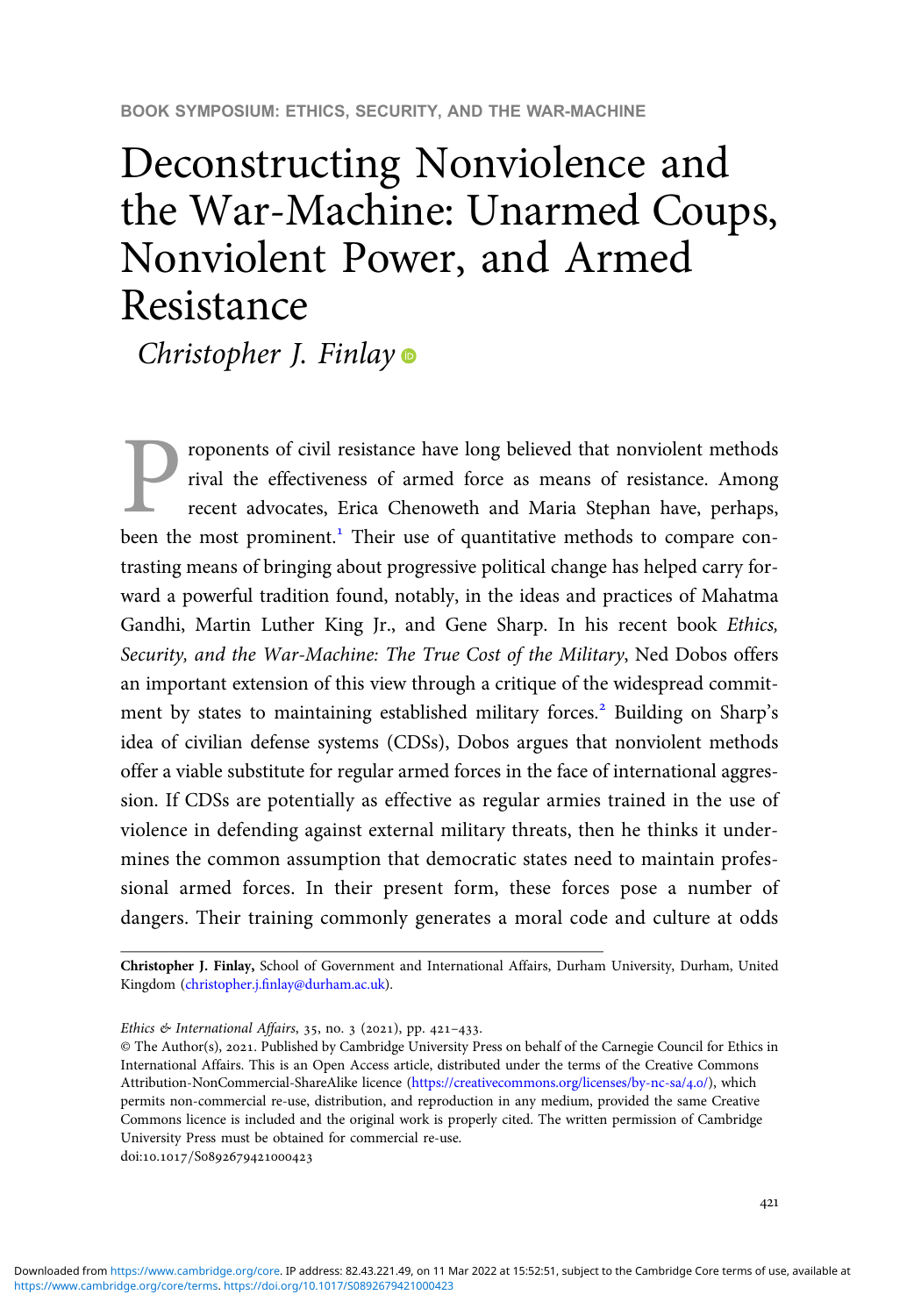with the values of civilian life. And it is impossible to eliminate the danger that soldiers will leverage their violent skills and equipment to overthrow civilian authorities in a coup d'état. So, if the methods of a CDS compare favorably to those of the armed forces in resisting foreign occupiers, then democracies ought to consider defunding the army in favor of training their citizens in organized nonviolence. This offers strong support for Dobos's wider claim that ethicists cannot simply assume that the armed forces on which just wars rely are legitimate institutions in the first place.

I offer a twofold critical response to this line of thought. First, I argue that if the civil resistance methods associated with a CDS really are as effective as their proponents claim, then this would mitigate the dangers of military coups d'état by offering citizens effective tools to defend against usurpers. But second, the same fact should also make us more circumspect about nonviolent methods. Organized civil resistance can be employed subversively as well as progressively. If it is a powerful tool in the hands of democratic egalitarians, then it will be no less powerful in the hands of fascists. This is not to say that civil resistance methods cannot be valuable—they certainly can be. But at least some of the methods used by civil resisters are valuable in a more narrowly instrumental way that is akin to the value we place on armed force: both can serve just ends with varying degrees of effectiveness, but both are dangerous, morally and politically; and both, therefore, ought to be used only for certain ends, under limited conditions, and with due restraint. Dobos recognizes that nonviolent "weapons" could be subject to "occasional misuse."<sup>3</sup> But I argue that their versatility indicates a much deeper problem.

To make my case, I focus on a pair of dichotomies around which the argument for nonviolent civil resistance is constructed. The more fundamental one juxtaposes violence with nonviolence. The second builds on this binary, contrasting military establishments, their equipment, training, methods, and ethos with the methods, training, and spirit of civil resistance and CDSs. Turning away from a violence-nonviolence binary structured around harmfulness, I draw on Richard B. Gregg and Hannah Arendt for an account of nonviolent power defined by "noncoerciveness." Whereas nonviolent coercion has the potential in the wrong hands to subvert democratic institutions, just as armed methods can, nonviolent power is a necessary bulwark against both violent and nonviolent forms of subversion. Rather than divesting from an armed force or investing in a CDS, I therefore think democracies ought to focus on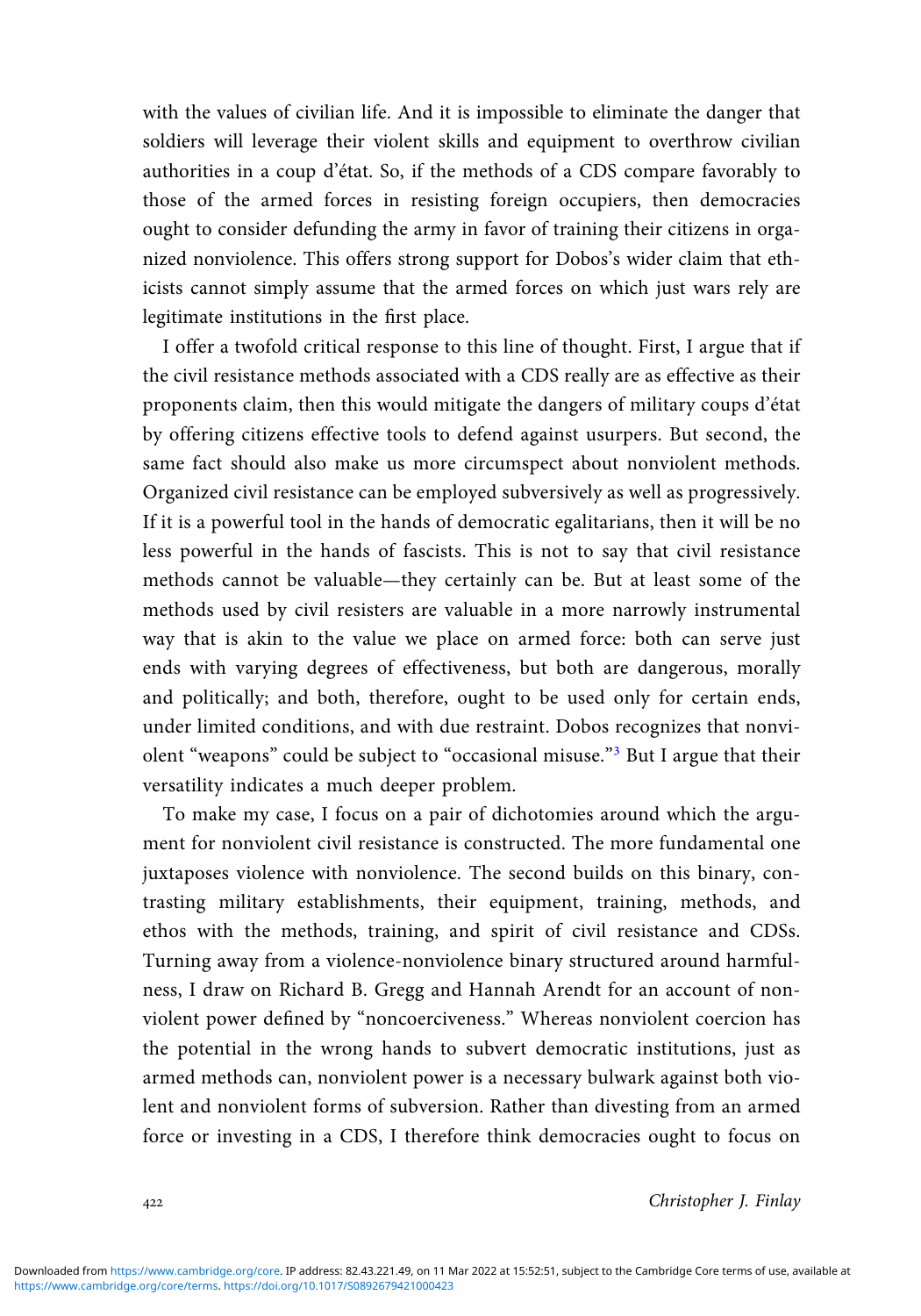sustaining the beliefs and civic virtues that animate the nonviolent power at the heart of their political institutions.

## Civilian Defense and Civil Resistance

My first, more superficial argument takes aim at Dobos's claims about the risks associated with rival types of defense institutions compared with their effectiveness. Dobos suggests that domestic military establishments endanger democracies by equipping a subset of their citizens with hardware, training, and an ethos that lend themselves to military takeover. The resulting risk of coup d'état, combined with what Dobos claims is the potential of a CDS to oppose invasion and resist occupation, bolsters the argument that we ought to consider seriously the possibility of abandoning arms altogether. Were there no other way to resist foreign aggression than a military one, then the coup risk might be worth taking. But if a CDS offers a viable alternative, then disarmament (or "transarmament" from armed force to civil resistance) is worth considering.

Dobos argues from two premises. The first is that we have as much (or nearly as much) reason to fear the tyranny of domestic armed forces as we do the tyranny of foreign armed forces. Life after a domestic coup d'état more closely resembles the experience of foreign occupation than we might think.<sup>5</sup> The second premise is that unarmed civil resistance is as effective, or nearly so, at resisting foreign invasion forces and occupations as organized professional armed forces are. Based on the second premise, Dobos maintains, we are likely to be as well off employing civilian defense as we are employing military defense, so far as foreign invasion is concerned.<sup>6</sup> And if we add to that the first premise, then we can even argue that we are better off employing civilian defense than employing a professional military. This is because harnessing civilian defense against foreign invaders, instead of using military force, obviates the risk of coup and domestic armed tyranny.

I will question the latter claim later in this essay. But, for now, my immediate objection to Dobos's argument is that if the methods of civil resistance outlined by Gene Sharp are likely to be effective against foreign invaders and occupiers (the greater threat), then presumably they are likely to be effective enough to address domestic putschists, too. The availability of civil resistance methods means that the vulnerability of civilian populations to their own armies is less acute than might at first have appeared, which should reassure those worried by the coup risk posed by a professional military establishment. That being the case, the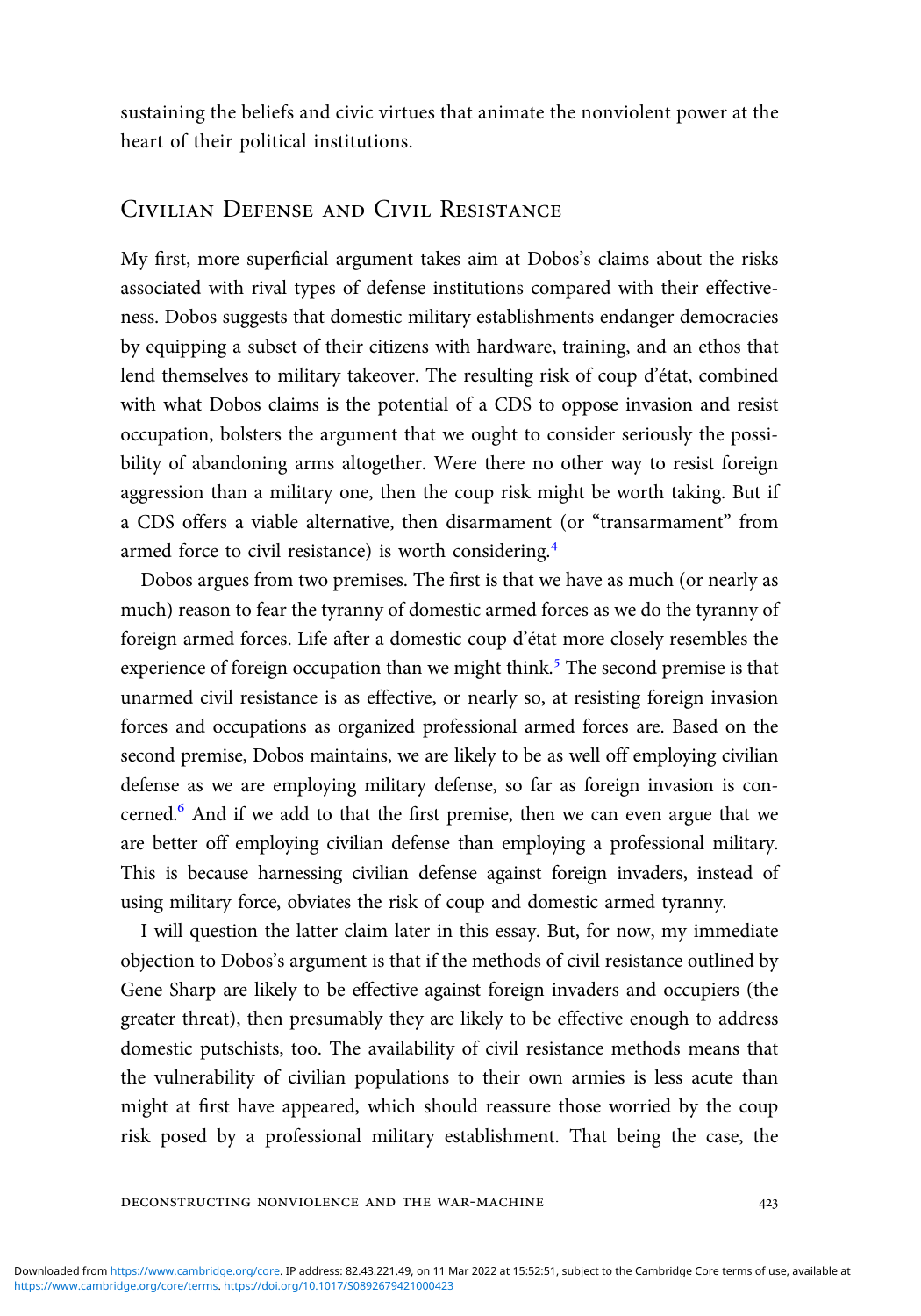argument about the potential of CDSs to resist military force blunts rather than supports Dobos's argument about the danger of a coup d'état.

But, of course, this objection would not actually defeat Dobos's argument outright. He only suggests that abolishing the military and concentrating instead on building a CDS is something we ought to consider in light of his premises. And he succeeds in showing that this is a question worth asking. However, what the objection does indicate is that a comparison of the respective defense systems military and civil—is likely to indicate less dramatic differences in their respective balances of benefits vs. risks. If this is the case, then it is less likely that projects for radical transformation will be proportionate. Shifting from armed to unarmed defense will involve costs and risks of its own (including, one would imagine, the risk of triggering a coup). The morally relevant differences between the alternative systems need to be large enough to outweigh these risks. Whether or not they are large enough depends on detailed estimates and comparisons of the salience of different methods and institutions.

The best arrangements are likely to be those supported by relatively small differences in the degree of effectiveness when we compare alternatives. For instance, if maintaining conventional armed forces is generally a little better than civil resistance at warding off foreign invaders but poses a risk of domestic tyranny through a coup d'état, then the fact that civil resistance methods are at least somewhat effective in resisting militaries (whether domestic or foreign) might reduce the coup risk enough to make a continued commitment to arms worthwhile.

## Nonviolence as Unarmed Force

However, there is something more fundamental to say about the juxtaposition of military establishments and CDSs. It concerns an ambiguity in the underlying dichotomy between the violence of the one and the nonviolence of the other. The ambiguity comes into view if we turn to the writings of two thinkers whose ideas closely resemble each other in some respects and yet who are not often brought into dialogue: Richard Gregg, whose Gandhian tract The Power of Nonviolence first appeared in 1934, and Hannah Arendt. Dobos contrasts violence and nonviolence in one way; Gregg and Arendt contrast them in another. In doing so, Gregg and Arendt imply a different binary from Dobos on the basis of which to evaluate various types of tactics. Reviewing the practices of civil resistance associated with CDSs in light of this rival binary indicates a further source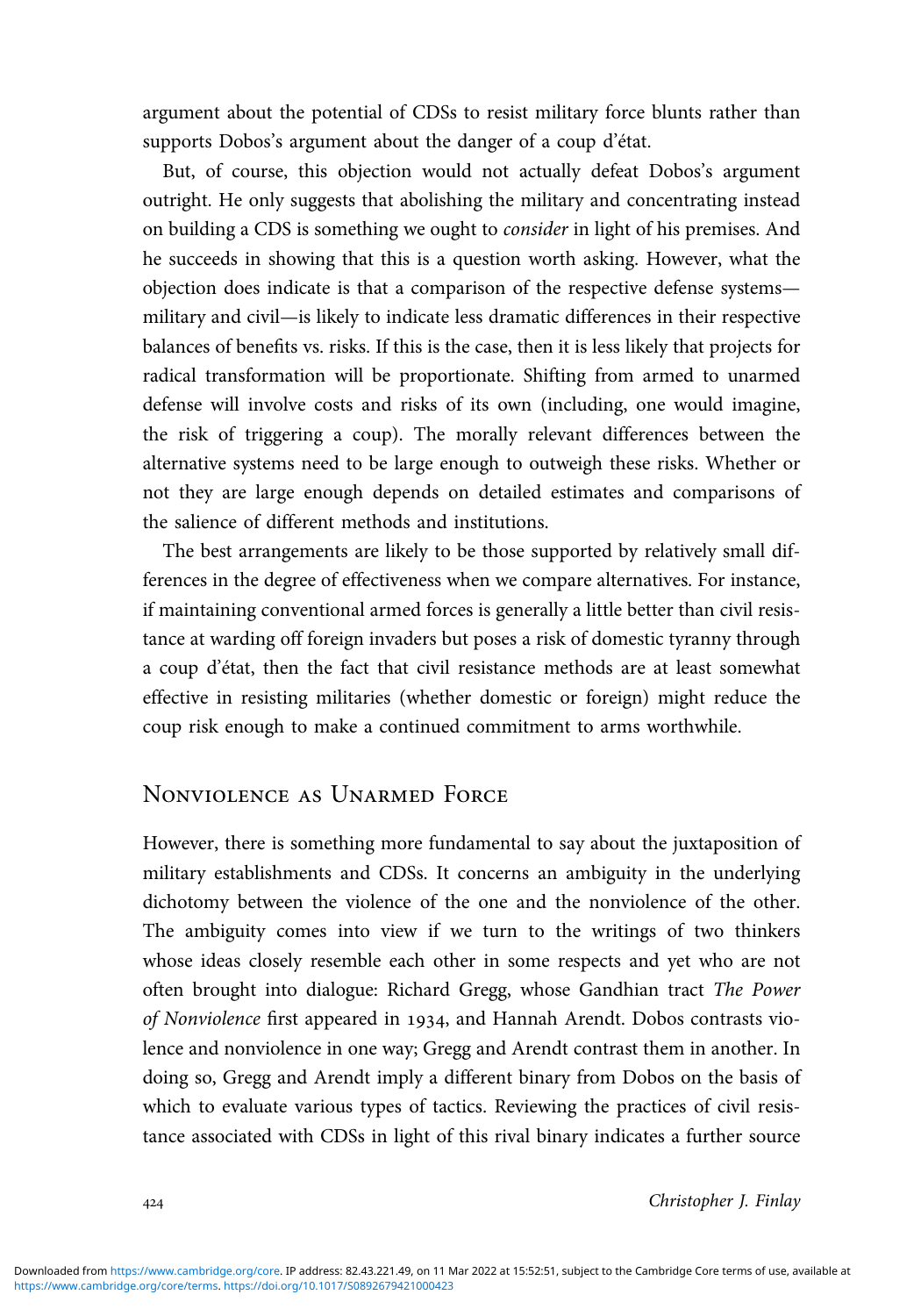of potential danger to democracies, one partially concealed by Dobos's Sharpian analysis.

Let us assume that we can agree on what "violence" is. Perhaps, as Iris Marion Young puts it, it can be defined as "acts by human beings that aim physically to give pain to, wound, or kill other human beings, and/or to damage or destroy animals and things that hold a significant place in the lives of people."<sup>7</sup> The question is, what should we understand truly "nonviolent" action to be? In Dobos's account, nonviolence appears chiefly in the guise of various kinds of tactics that Gene Sharp mapped out for challenging dictators and foreign aggressors. In a CDS, for instance, citizens would be trained in "how to organize targeted protests and boycotts, rally support, enlist more people to their cause—everything they would need to do to frustrate the ability of a foreign aggressor to benefit from his aggression."<sup>8</sup> The moral superiority of these methods to violence, Dobos indicates, has to do with harming: the "important difference," he writes, is that unlike a military establishment, "a CDS would not rely on killing and maiming to achieve its objectives."<sup>9</sup>

I wonder, however, whether this really is the most important moral difference. An alternative suggestion can be found in Arendt's On Violence (1969), where she offers her famous twofold argument that not only must power and violence be sharply distinguished but they also should be considered opposites. Conceptually, she writes,

power corresponds to the human ability not just to act but to act in concert. Power is never the property of an individual; it belongs to a group and remains in existence only so long as the group keeps together. When we say of somebody that he is "in power" we actually refer to his being empowered by a certain number of people to act in their name. The moment the group, from which the power originated to begin with . . . disappears, "his power" also vanishes.<sup>10</sup>

Whereas power, Arendt argues, is an end in itself, violence "is distinguished by its instrumental character. Phenomenologically it is close to strength, since the implements of violence, like all other tools, are designed and used for the purpose of multiplying natural strength."<sup>11</sup> Of course, as a form of concerted action, power, too, may be directed instrumentally toward ends. And it can also empower some individuals to wield force on behalf of that power; for instance, to defend it against external threats. But instrumentality does not define power. Power does not come into existence purely to serve ends, even though ends may issue from it and may themselves call instruments into being or into service.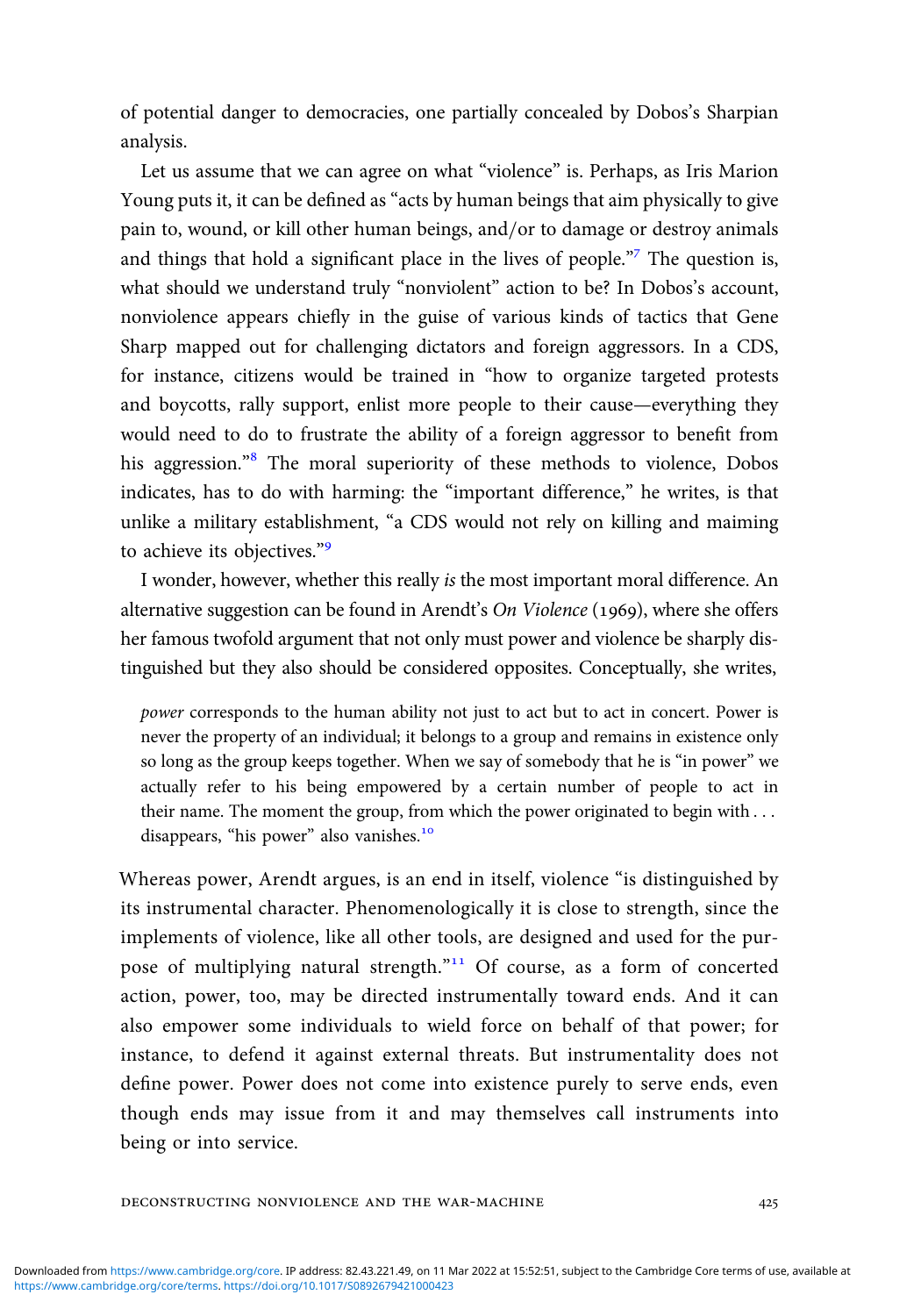Crucial to Arendt's differentiation of power from violence is not only instrumentality but also coercion. In contrast to speech, by which citizens may interact and conduct their affairs through "persuasion," violence imposes one's will "through mute coercion." Coerciveness is what makes violence so "disgraceful."<sup>12</sup> As such, it lends itself to those forms of strength that Western thinkers have often mistaken for political power.<sup>13</sup> Or, to follow Gregg, we might put it more pluralistically: By focusing too closely on one form of power—James Tully suggests calling this "power-over"—Western political thought has neglected another, perhaps more important form of power, "power-with." In Tully's paraphrase of Gregg's Gandhian philosophy, "The power of non-violence, or satyagraha, is the intersubjective power of interacting 'with and for each other' in cooperative ways in interdependent relationships with oneself (ethics), other humans, all life forms, and the spiritual dimension of existence. It is 'power-with': the type of power that animates and sustains all branches of a nonviolent way of life."<sup>14</sup> The opposing practice, then, involves coercion and subjection to one's will: "In contrast, violence and domination are the general type of power exercised in violent conflicts and unequal relationships of domination and subordination that are imposed and backed up by force, or the threat of force, and various types of legitimation. It is 'power-over' in its many forms."<sup>15</sup>

So, whereas Dobos contrasts the physical harmfulness of violence with the absence of physical harm when using nonviolence, Arendt and Gregg juxtapose a practice of violence identified closely with wielding coercive power over others with the noncoerciveness of the power-with that arises from acting and interacting with others in cooperation. The significance of this alternative distinction becomes clear when we consider the types of action that it excludes from the category of nonviolence. These will include some of the tactics—and, indeed, the general understanding of resistance—promoted by Sharp.

Gregg has a very specific idea of how the right sort of nonviolent action functions: "We must understand one point thoroughly," he writes:

The aim of the nonviolent resister is not to injure, or to crush and humiliate his opponent, or to "break his will," as in a violent fight. The aim is to convert the opponent, to change his understanding and his sense of values so that he will join wholeheartedly with the resister in seeking a settlement truly amicable and truly satisfying to both sides. . . . The function of the nonviolent type of resistance is not to harm the opponent nor impose a solution against his will, but to help both parties into a more secure, creative, happy, and truthful relationship.<sup>16</sup>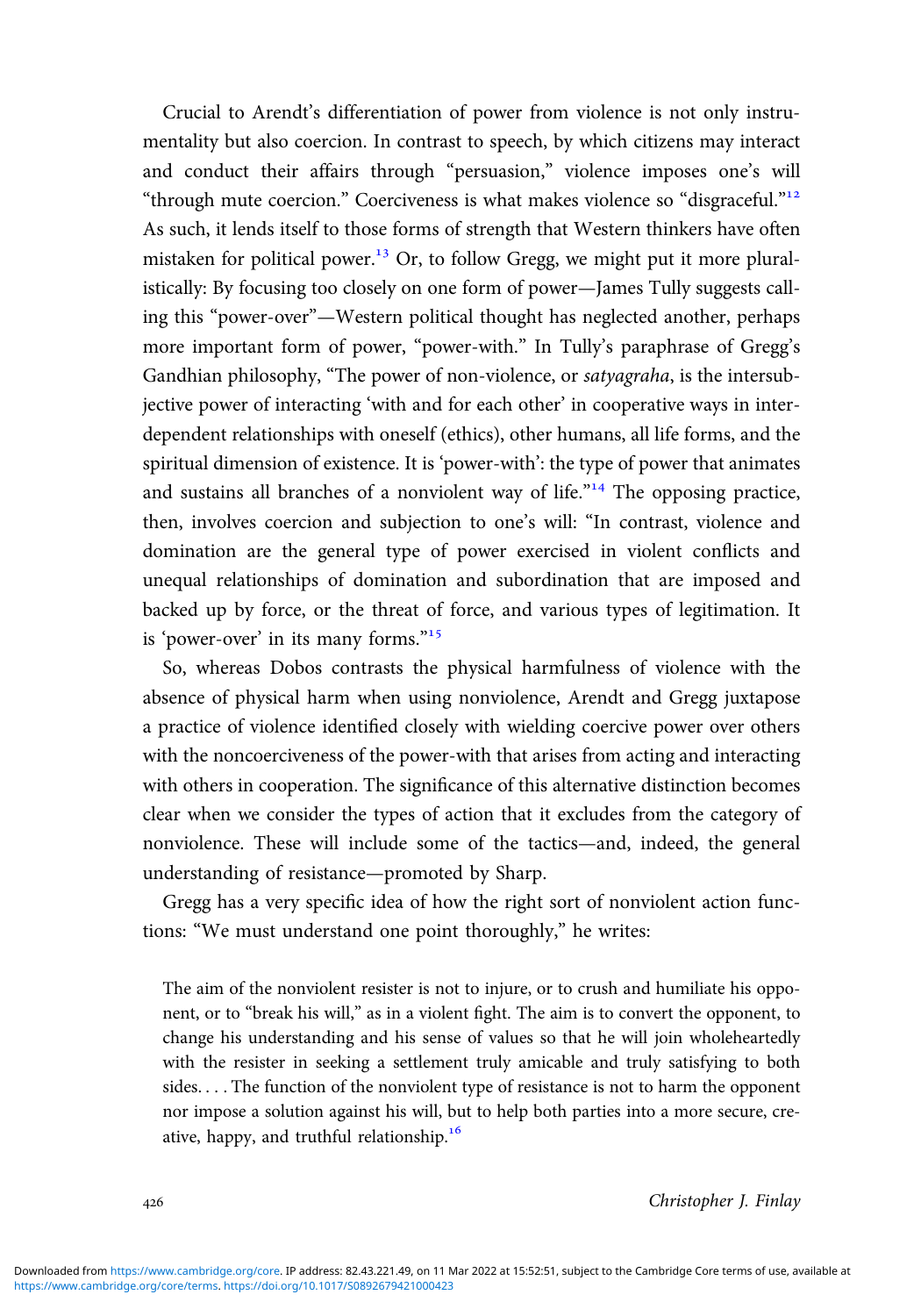This cannot be achieved by any kind of arm twisting; only persuasion can do it. Compare this with Dobos's characterization of the tactics of moral "Jiu-Jitsu" advocated by Sharp as they might be used against a foreign occupier:

Non-violent resistance puts an aggressor in a kind of lose-lose situation. If he tolerates the non-cooperation and obstruction of the natives, it effectively means relinquishing control of the territory and its people. It probably also means losing the ability to extract resources, insofar as this depends on the participation of local labourers, farmers, technicians, transport workers, and the like. This would seem to defeat the very purpose of the aggression, leaving the occupier with little reason to remain. On the other hand, if the aggressor uses violence in an attempt to compel cooperation, this is both expensive and liable to backfire in the ways just described, and again the aggressor cedes power. … If the attacker does not use force he cannot take down the defender. But if the attacker does use force, his own momentum is turned against him, he is thrown off balance, and again the defender is left standing.<sup>17</sup>

Like Gregg, Sharp recognizes that nonviolent action might convert its opponents, but he thinks this is very rare. Instead, he emphasizes "mechanisms" that can be used to "chang[e] the conflict situation and the society so that the opponents simply cannot do as they like." Centrally, these include what he calls "coercion."<sup>18</sup> Coercion encompasses measures by which "the system may be paralyzed by resistance," while "noncooperation" is used to prevent a regime from performing necessary functions "unless the resisters' demands are met."<sup>19</sup>

So while Sharp and Gregg both use the term "Jiu-Jitsu," they use it to refer to quite different things. Sharp relishes the potential of an imaginative array of trip wires that can be used tactically to cause opponents to stumble and become entrapped. The will of the opponents is broken once they realize that they will be continuously thwarted and that further efforts will be self-defeating. By contrast, Gregg thinks that any attempt to gain such an advantage over one's opponent falls back into the trap of domination and, hence, reenacts the distinctive evil of violence. As Tully puts it, when "resisters mobilize ill-will, fear, anger, and enmity, and engage in strategies to gain power over violent opponents, then both contestants are playing the same power-over game. It is war by other means."<sup>20</sup> Instead, Gregg thinks, the resister ought to seek to change the opponents' minds so that there is no need to coerce them.<sup>21</sup> This contrast highlights, as Tully says, "the greatest and most important dis-analogy with jiu-jitsu and all violent methods"<sup>22</sup>: truly nonviolent action eschews the coercive power-over entirely that is inseparable from violent methods.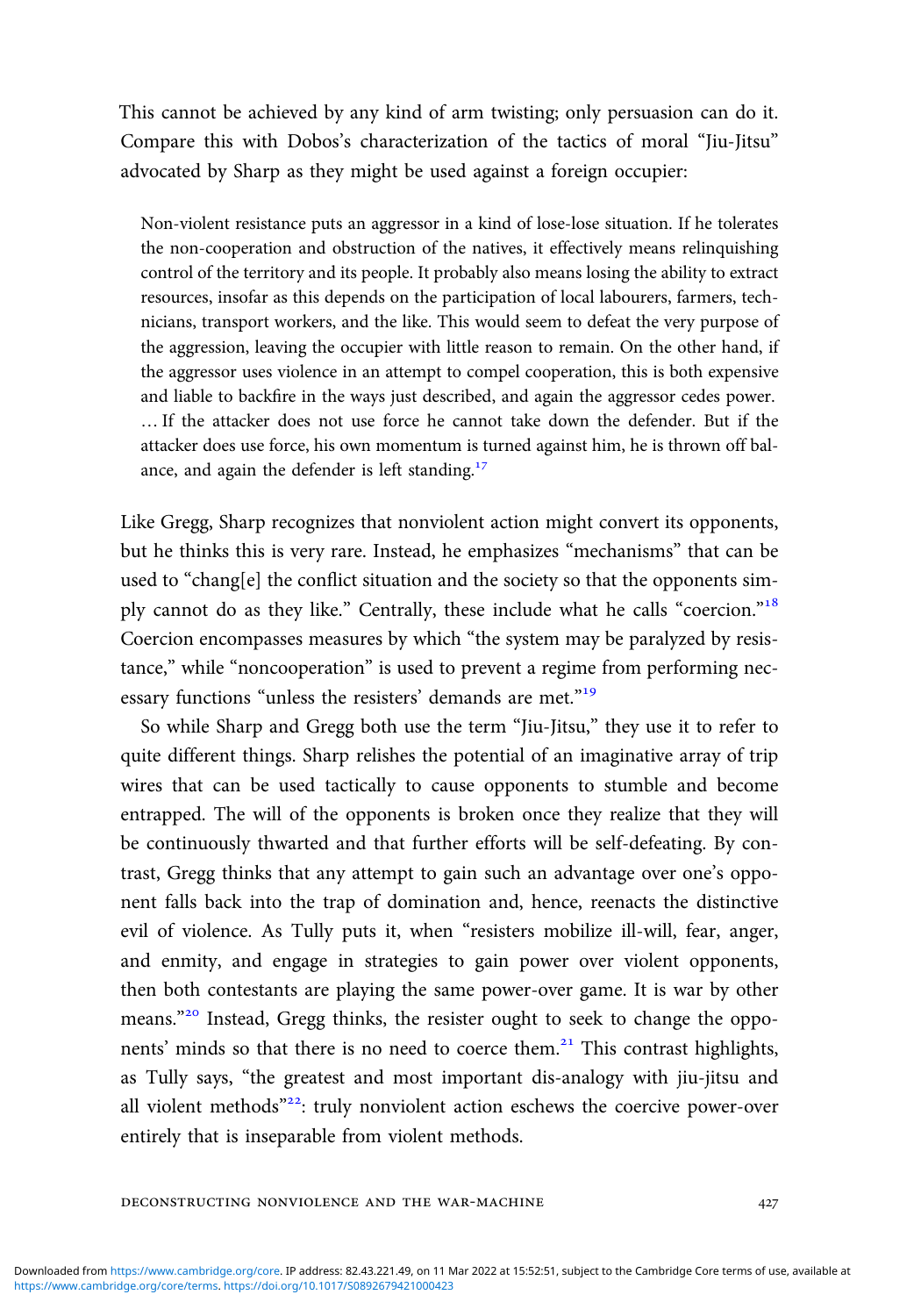Arendt's and Gregg's reflections call into question the simple violencenonviolence binary on which Sharp's and Dobos's analyses are constructed. Let's say we continue to identify "violence" in the ordinary sense of the word, more or less as Young defines it. We now have two types of unarmed action, each distinguished from violence in a different way: on the one hand, there is what we can call the "unarmed force" of Sharp's jiu-jitsu; on the other, there is the persuasive power-with of Gregg's pure nonviolence: let us call this "nonviolent power."<sup>23</sup> So instead of one dividing line, we now have two. Moreover, each construal of the violence-nonviolence binary establishes a different moral hierarchy. What distinguishes violence from both unarmed force and nonviolent power and renders it morally dubious by comparison is its intentional harmfulness. But what distinguishes nonviolent power from both violence and unarmed force is the absence of any attempt to use nonviolent power to dominate and coerce.<sup>24</sup>

Dobos's analysis builds on the first binary, contrasting harmfully destructive acts (violence) with actions that do not instrumentalize harmful destruction but that, at least some of the time, coerce (unarmed force plus, perhaps, nonviolent power)—tactics ("non-violent 'weapons'") such as boycotts, strikes, ostracizing those who cooperate with the opponent, blockades, and sit-ins.<sup>25</sup> My suggestion, by contrast, is that the second binary is at least as important. Instead of emphasizing destructive harm (violence alone), we ought to focus on coercion (not only violence but also unarmed force). To see why, we need to turn to the dangers that coercive forms of nonviolence can pose. Like organized arms, organized nonviolence, too, can be turned to subversive, antidemocratic ends.

## Dangerous Nonviolence

Dobos's argument for a Sharpian CDS is not based solely on tactical grounds but also on the grounds that it promotes civic virtue. Citizens trained in CDS methods learn new political skills and are inspired to effect change through action outside the formal constitutional and institutional channels of the state:

If they previously thought that non-electoral political action couldn't achieve anything tangible, they will have been disabused of this notion. And if they previously lacked the practical know-how necessary to effectively take such action themselves, they will have gained some valuable experience—and perhaps even a taste for it. . . . [T]hese men and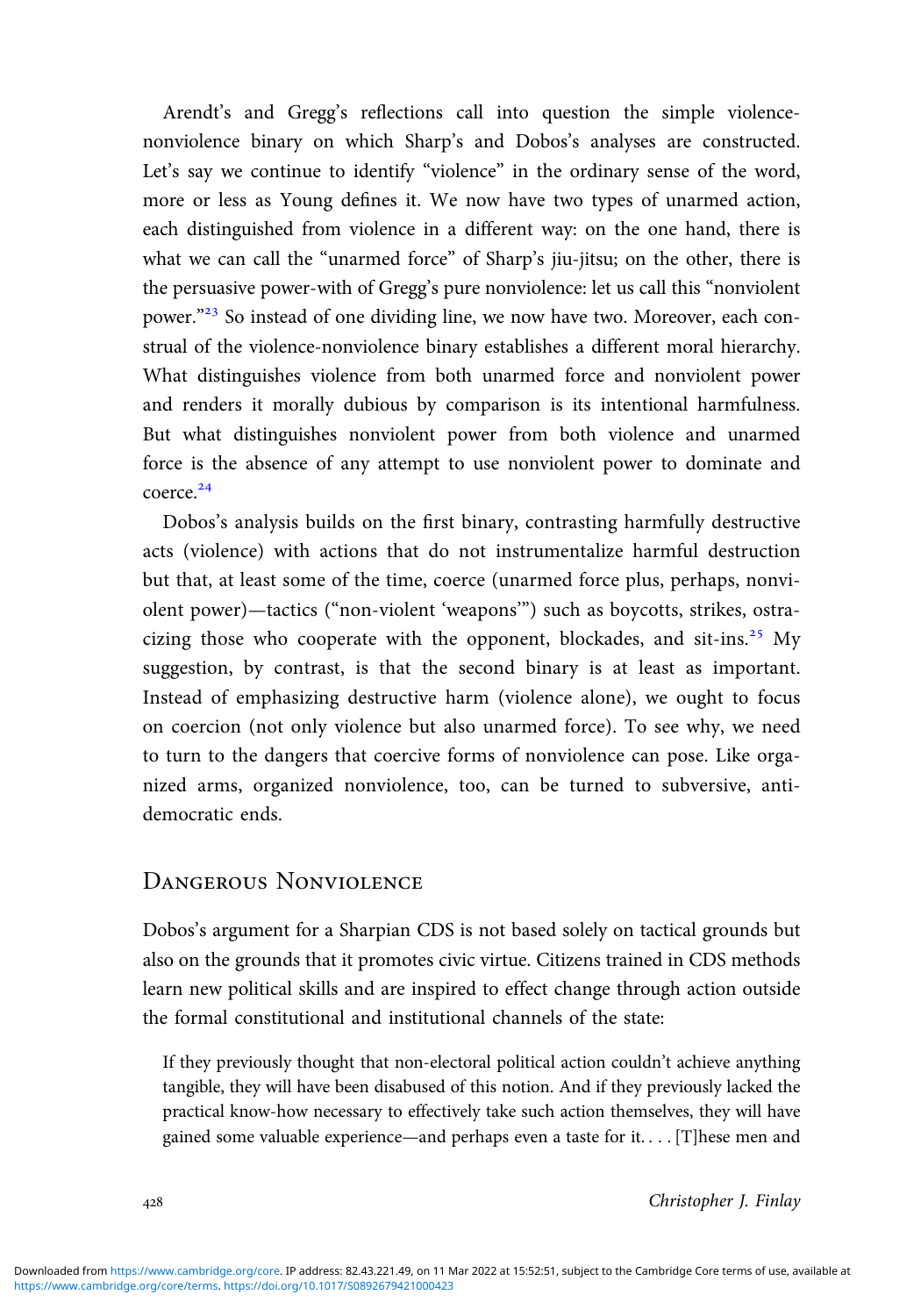women would henceforth be better democratic citizens, in the sense that they would be more inclined to participate in politics beyond casting their votes in periodic elections. A post-military defence system . . . would double as a kind of participatory citizenship training. $26$ 

Characterized in this way, what Sharp and Dobos propose sounds like it could deepen nonviolent power in a way that speaks particularly to Arendt's civic humanist orientation. But recent events point to some dangers too.

These dangers come into view if we compare different types of coups d'état. One such possibility is exemplified by the storming of the U.S. Capitol on January 6, 2021. Robert O. Paxton, a historian of fascism, thought that Donald Trump's "open encouragement of civic violence to overturn an election crosse [d] a red line" that finally made it "not just acceptable but necessary" to describe Trumpism as "fascist." He compared the event to similar attempts to thwart the outcome of democratic elections by armed force in Europe in the  $1930s$ <sup>27</sup> Many commentators have described the riot at the Capitol in 2021 specifically as an "insurrection" and a "failed coup."<sup>28</sup> But perhaps when we picture a coup, we might imagine something more orderly than this. More typical is a case like Chile in  $1973$  or Egypt in 2013, in which some of the generals stepped in to snuff out civilian power, arrest civilian leaders, and deploy troops to take control of state media. If Trump was engaged in an attempted coup d'état, he acted without this sort of military backing. But there is also a third possibility. It is more than imaginable that a coup that chiefly employs nonviolent tactics might occur.

We can see what this would look like by peering behind the growing violence of pro-Trump activists early in 2021. The Capitol riot was the final denouement in a longer sustained attempt to mobilize popular and elite resistance to the democratic transfer of power—through nonviolent means classically associated with civil resistance. Organizers used social media to expand and galvanize support for the defeated incumbent and coordinate action. They deployed armies of volunteers to engage in different sorts of protest. Some posted themselves as "observers" at election counts, exerting pressure on those counting the votes with the ostensible aim of deterring them from disregarding pro-Republican votes. Others chanted "Stop the count" outside voting stations that were likely to contribute to the growing tally of Democrat votes. Various kinds of public protest were staged to pressure state officials. Some were more targeted, such as those staged at officials' offices or, as in the case of the Georgia governor, at their residences.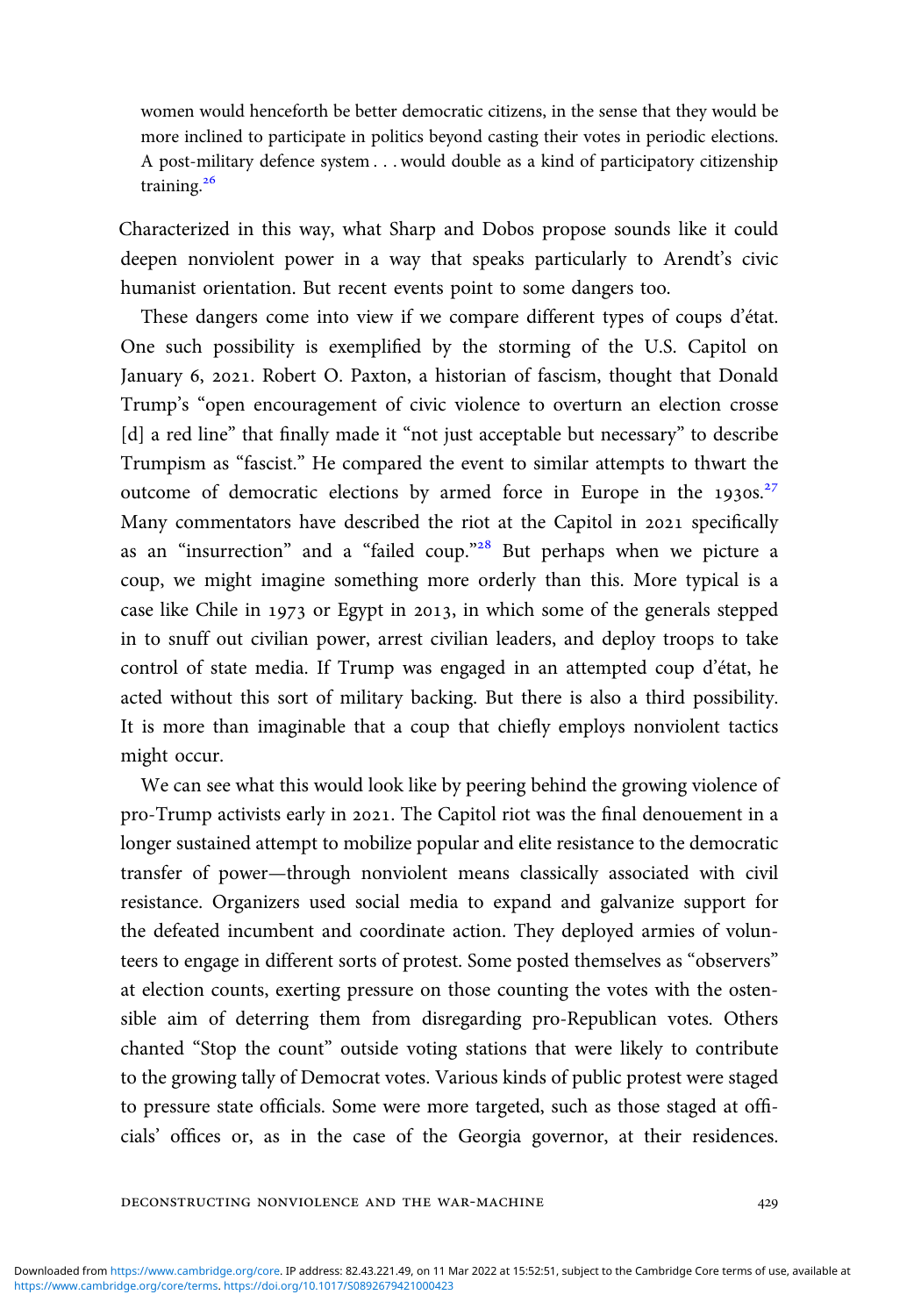Other large, urban protests and rallies demonstrated public dissatisfaction more generally with the emerging electoral picture. Protesters' immediate aims varied, but the overarching political strategy seems to have converged in an effort to coerce some officials and representatives and embolden others within the U.S. electoral institutions into overturning the election result. Protesters hoped that these officials might do so by boycotting or thwarting procedures; for instance, by refusing to validate electoral counts or by disregarding the state-level results when selecting electors to the Electoral College. If enough officials and representatives had been cajoled into coordinated action, then their withdrawal of support from legitimate electoral procedures—it seems to have been hoped—could have facilitated a bloodless coup (or what Secretary of State Mike Pompeo called, "a smooth transition to a second Trump administration.")<sup>29</sup>

Threats of violence often accompanied intimidation tactics, of course—sometimes they were implicit, as when protesters openly carried arms, and sometimes explicit, in threatening text and voice messages. Such threats fall well outside the Sharp playbook. But many of the tactics deployed on behalf of Trump can quite readily be characterized in terms redolent of civil resistance and CDSs. At the very least, they show how powerful these methods can be when used for antidemocratic purposes. And this puts the civic skills they cultivate in quite a different light. Trump-supporting citizens, too, put their faith in "non-electoral political action," hoping it could "achieve [something] tangible." They showed a growing "inclin[ation] to participate in politics beyond casting their votes in periodic elections." And, following the lead of social media influencers and networks, they learned how they might "effectively take such action themselves, [gaining] some valuable experience—and perhaps even a taste for it."<sup>30</sup>

If Trump's attempted coup employed some of the methods of nonviolent civil resistance, it was thwarted by a different kind of nonviolent—but also, crucially, non-coercive—action. What ultimately defeated the Trumpists was the continued active power-with invested in institutions. $3<sup>1</sup>$  Even when their sympathies were with the Republicans, most officials, representatives, and leaders were too deeply invested in the principles and practices constitutive of the U.S. political system to succumb to external pressure. This institutional investment and the coordinated action through which it is expressed is precisely what Arendt calls (nonviolent) power. By contrast, if coercive violence had any significance in those events, it was chiefly as a means available to the state (especially in the form of the National Guard) to contain the chaotic destruction threatened by frustrated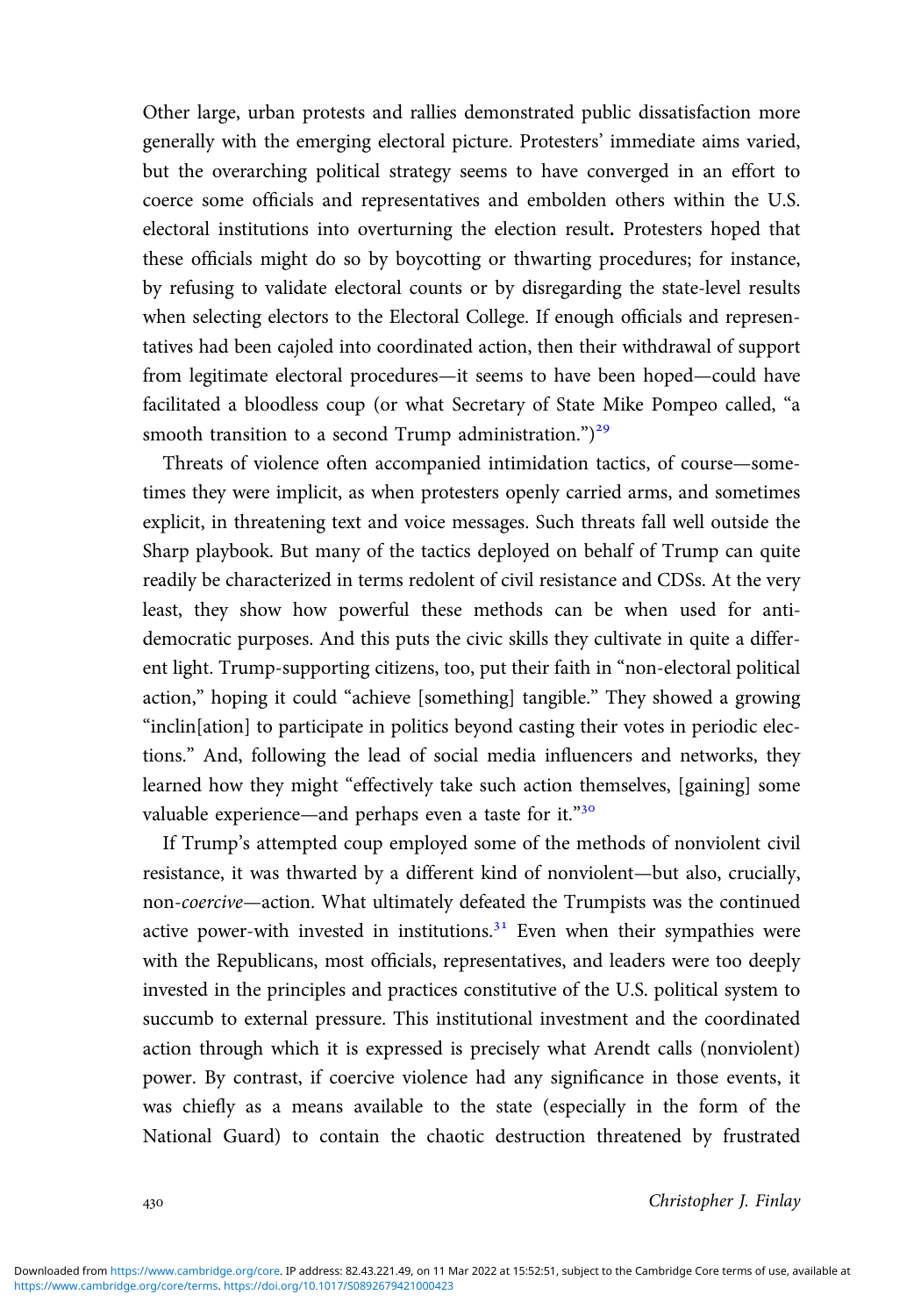pro-Trump activists once it had become clear that their attempt at civil subversion had failed.

## **CONCLUSION**

Sharp declares that "due to their nonviolent nature, the weapons of civilian-based defense cannot generally be used for the purposes of repression."<sup>32</sup> This might be true, but it does not mean that these weapons cannot be used to bring about more repressive political outcomes. What is most threatening to the institutions of democracy is not the ability to inflict violent harm as such, but the widespread availability of the means of coercion. And this is precisely what the forms of civic action Sharp and Dobos envisage are designed to supply. The ability to inflict physical harm can, of course, amplify one's ability to coerce. But it is not the only means of doing so. The aim of CDSs is to train citizens in a wide array of different techniques, many of which serve the purposes of resistance by coercing opponents. From the point of view of Gregg or Arendt, this is little different from training them in the use of arms.

From an Arendtian theoretical point of view, the sort of power that can truly provide hope of withstanding the coup risk—whether posed by the armed forces or by a nonviolent army of CDS practitioners—is fundamentally different from the coercive power-over that many nonviolent tactics are designed to secure. Unless this power already exists within the institutions of the state, turning to nonviolent means of resistance as an alternative to military force merely trades one form of subversion for another.

The use of coercion does, of course, potentially have a place in democratic political activism. In nonviolent forms (and perhaps, in some cases, even in violent forms), it has played a role in the establishment, defense, and deepening of democratic rights and institutions. $33$  It can also help defend democratic power and its institutions from actions aimed at overturning them. But like all coercive means, their employment for such purposes must be constrained within an ethical framework that carefully defines the appropriate occasions for using them, the limited ends for which they might be used, and the restraints that activists must observe when using them. In other words, like violence itself, nonviolent methods of coercion need to be constrained and guided by an ethics akin to just war theory.<sup>34</sup>

#### **NOTES**

<sup>&</sup>lt;sup>1</sup> Erica Chenoweth and Maria Stephan, Why Civil Resistance Works: The Strategic Logic of Nonviolent Conflict (New York: Columbia University Press, 2011). See also Dustin Ells Howes, "The Failure of Pacifism and the Success of Nonviolence," Perspectives on Politics 11, no. 2 (June 2013), pp. 427-46.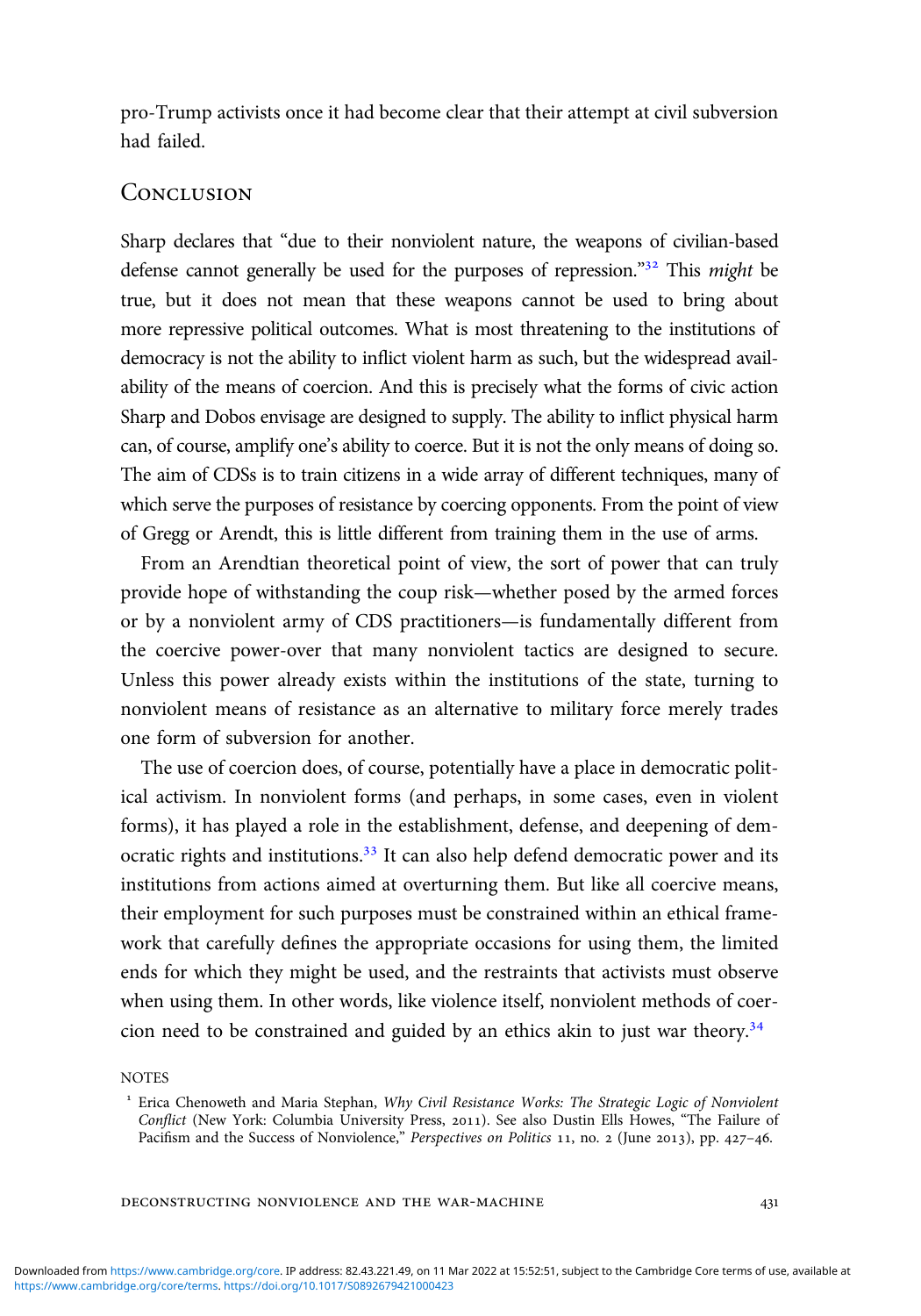<sup>2</sup> Ned Dobos, *Ethics, Security, and the War-Machine: The True Cost of the Military* (Oxford: Oxford University Press, 2020).

- 
- 
- 
- <sup>3</sup> Ibid., p. 148.<br>
<sup>4</sup> Ibid., p. 156.<br>
<sup>5</sup> Ibid., pp. 42-45.<br>
<sup>6</sup> Ibid., pp. 139-47.<br>
<sup>7</sup> Iris Marion Young, "Violence against Power: Critical Thoughts on Military Intervention," in Deen K. Chatterjee and Don E. Scheid, eds., Ethics and Foreign Intervention (Cambridge, U.K.: Cambridge University Press, 2003), p. 253. I suspect the "significant place in the lives of people" criterion draws the category too narrowly given the status we might wish to bestow on harms inflicted on animals even if human beings do not particularly care or do not suffer any secondary harm as a result.<br>
<sup>8</sup> Dobos, *Ethics*, *Security, and the War-Machine*, p. 151.<br>
<sup>9</sup> Ibid., p. 144.<br>
<sup>10</sup> Hannah Arendt, *On Violence* (New York
- 
- 
- 
- 
- 
- p. 22.<br><sup>13</sup> Arendt, *On Violence*, pp. 35–40; and Elizabeth Frazer and Kimberly Hutchings, *Violence and Political Theory* (Cambridge, U.K.: Polity, 2020), pp. 54–59, 76–82.
- <sup>14</sup> James Tully, introduction in Richard Bartlett Gregg, *The Power of Nonviolence*, ed. James Tully (Cambridge, U.K.: Cambridge University Press, 2018), p. xxii.
- 
- 
- <sup>15</sup> Ibid., p. xxiii.<br><sup>16</sup> Gregg, *Power of Nonviolence*, p. 58.<br><sup>17</sup> Dobos, Ethics, Security, and the War-Machine, p. 143; cf. James Pattison, *The Alternatives to War: From* Sanctions to Nonviolence (Oxford: Oxford University Press, 2018), p. 129; and Christopher J. Finlay, "How Subversive Are Human Rights? Civil Subversion and the Ethics of Unarmed Resistance," in Michael L. Gross and Tamar Meisels, eds., Soft War: The Ethics of Unarmed Conflict (New York: Cambridge University Press, 2017).
- <sup>18</sup> Gene Sharp, *From Dictatorship to Democracy: A Conceptual Framework for Liberation*, 4th ed. (Boston: Albert Einstein Foundation, 2010), pp. 35-36.
- <sup>19</sup> Sharp also lists "disintegration," where opponents are "not simply . . . coerced" but suffer a dissolution of government when it "simply falls apart." See Gene Sharp, with Bruce Jenkins, Civilian-Based Defense: A Post-Military Weapons System (Princeton, N.J.: Princeton University Press, 1990), pp. 63-65. The third mechanism, "accommodation," is unsuitable for bringing down dictatorships. See Sharp, From
- 
- 
- 
- Dictatorship to Democracy, p. 36.<br><sup>20</sup> Tully, introduction to Gregg, *Power of Nonviolence*, p. li.<br><sup>21</sup> Ibid., p. liii; cf. Gregg, *Power of Nonviolence*, pp. 58, 68, and 103.<br><sup>22</sup> Tully, introduction to Gregg, *Power of*
- <sup>24</sup> Of course, unarmed force can inflict harm too, just like violence. See Robert Paul Wolff, "On Violence," Journal of Philosophy 66, no. 19 (October 1969), pp. 601-16, at p. 610. But while unarmed force might be used to cause harm, it is defined—as I intend it here—by its attempt to coerce.
- <sup>25</sup> Not to mention methods that seem to fall within the category of violence, such as sabotage. See Dobos,
- 
- Ethics, Security, and the War-Machine, pp. 139–40.<br>
<sup>26</sup> Ibid., p. 151.<br>
<sup>27</sup> Robert O. Paxton, "I've Hesitated to Call Trump a Fascist. Until Now," Opinion, *Newsweek*, January 11,<br>
2021, www.newsweek.com/robert-paxton-t
- <sup>28</sup> Dakin Andone, "'Insurrection,' 'Coup,' and 'Sedition': Here's What Each Term Means," CNN, January<br>13, 2021, edition.cnn.com/2021/01/07/us/insurrection-coup-sedition-meaning-trud/index.html.
- <sup>29</sup> Mike Pompeo, quoted in Julian Borger, "Pompeo Makes Baseless Claim about 'Smooth Transition to Second Trump Administration," Guardian, November 10, 2020, [www.theguardian.com](https://www.theguardian.com/us-news/2020/nov/10/mike-pompeo-second-trump-administration-trump-biden)/us-<br>news/2020/nov/10/mike-pompeo-second-trump-administration-trump-biden.
- 
- <sup>30</sup> Dobos, *Ethics, Security, and the War-Machine*, p. 151.<br><sup>31</sup> For a contrasting view that highlights the value of nonviolence by suggesting that the threat of widespread civil resistance was what deterred officials from succumbing to a coup attempt, see Stephen Zunes, "How Nonviolent Activists Helped Oppose the Coup," YES!, January 20, 2021, [www.yesmagazine.](https://www.yesmagazine.org/democracy/2021/01/20/trump-coup-nonviolent-activists?utm_medium=email&utm_campaign=YESDaily_20210121&utm_content=YESDaily_20210121+CID_99e31ca3dbdde4921e4a0c02ac7c4fd6&utm_source=CM) [org](https://www.yesmagazine.org/democracy/2021/01/20/trump-coup-nonviolent-activists?utm_medium=email&utm_campaign=YESDaily_20210121&utm_content=YESDaily_20210121+CID_99e31ca3dbdde4921e4a0c02ac7c4fd6&utm_source=CM)/[democracy](https://www.yesmagazine.org/democracy/2021/01/20/trump-coup-nonviolent-activists?utm_medium=email&utm_campaign=YESDaily_20210121&utm_content=YESDaily_20210121+CID_99e31ca3dbdde4921e4a0c02ac7c4fd6&utm_source=CM)/2021/01/20/[trump-coup-nonviolent-activists?utm\\_medium=email&utm\\_campaign=](https://www.yesmagazine.org/democracy/2021/01/20/trump-coup-nonviolent-activists?utm_medium=email&utm_campaign=YESDaily_20210121&utm_content=YESDaily_20210121+CID_99e31ca3dbdde4921e4a0c02ac7c4fd6&utm_source=CM) YESDaily\_20210121[&utm\\_content=YESDaily\\_](https://www.yesmagazine.org/democracy/2021/01/20/trump-coup-nonviolent-activists?utm_medium=email&utm_campaign=YESDaily_20210121&utm_content=YESDaily_20210121+CID_99e31ca3dbdde4921e4a0c02ac7c4fd6&utm_source=CM)20210121+CID\_99e31ca3dbdde4921e4a0c02ac7c4fd6& [utm\\_source=CM](https://www.yesmagazine.org/democracy/2021/01/20/trump-coup-nonviolent-activists?utm_medium=email&utm_campaign=YESDaily_20210121&utm_content=YESDaily_20210121+CID_99e31ca3dbdde4921e4a0c02ac7c4fd6&utm_source=CM).